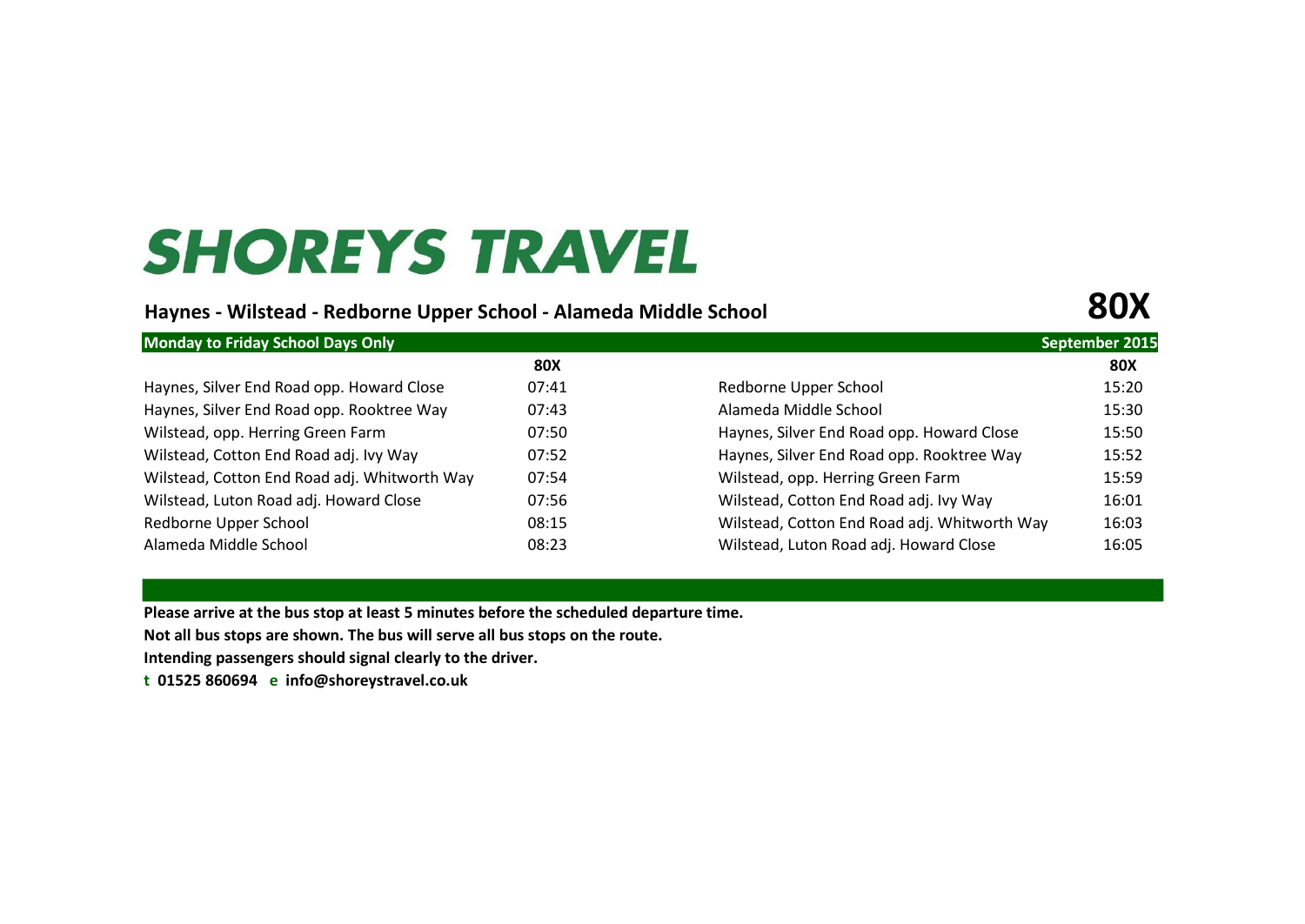## **SHOREYS TRAVEL**

Henlow - Clifton - Shefford - Campton - Meppershall - Shillington - Upper Gravenhurst - Maulden - Redborne Upper School &

| <b>Monday to Friday School Days Only</b>  |       | September 2071                                     |  |
|-------------------------------------------|-------|----------------------------------------------------|--|
|                                           | 3X    | 3X                                                 |  |
| Henlow, adj. RAF Camp                     | 07:10 | 15:20<br>Redborne Upper School                     |  |
| Henlow, opp. Henlow Car & Van Sales       | 07:14 | Alameda Middle School<br>15:30                     |  |
| Clifton, adj. Post Office                 | 07:19 | Maulden, opp. White Hart PH<br>15:40               |  |
| Shefford, adj. Southfields                | 07:22 | Maulden, adj. Lower School<br>15:43                |  |
| Shefford, adj. Ivel Road                  | 07:24 | Maulden, Clophill Road opp. Pine View<br>15:47     |  |
| Shefford, High Street                     | 07:27 | Upper Gravenhurst, adj. Recreation Rise<br>15:57   |  |
| Campton, Priory Road                      | 07:32 | Shillington, Bury Road opp. Woodmer Close<br>16:02 |  |
| Meppershall, opp. Village Hall            | 07:37 | Shillington, adj Wheelwright Close<br>16:06        |  |
| Shillington, opp. Wheelwright Close       | 07:42 | Meppershall, adj. Village Hall<br>16:11            |  |
| Shillington, Bury Road adj. Woodmer Close | 07:46 | 16:16<br>Campton, Priory Road                      |  |
| Upper Gravenhurst, opp. Recreation Rise   | 07:51 | Shefford, High Street<br>16:21                     |  |
| Maulden, Clophill Road adj. Pine View     | 08:01 | Shefford, opp. Ivel Road<br>16:24                  |  |
| Maulden, opp. Lower School                | 08:05 | Shefford, opp. Southfields<br>16:26                |  |
| Maulden, adj. White Hart PH               | 08:08 | Clifton, opp. Post Office<br>16:29                 |  |
| Redborne Upper School                     | 08:18 | Henlow, adj. Henlow Car & Van Sales<br>16:34       |  |
| Alameda Middle School                     | 08:25 | Henlow, opp. RAF Camp<br>16:38                     |  |

**Please arrive at the bus stop at least 5 minutes before the scheduled departure time. Not all bus stops are shown. The bus will serve all bus stops on the route. Intending passengers should signal clearly to the driver. t 01525 860694 e [info@shoreystravel.co.uk](mailto:info@shoreystravel.co.uk)**